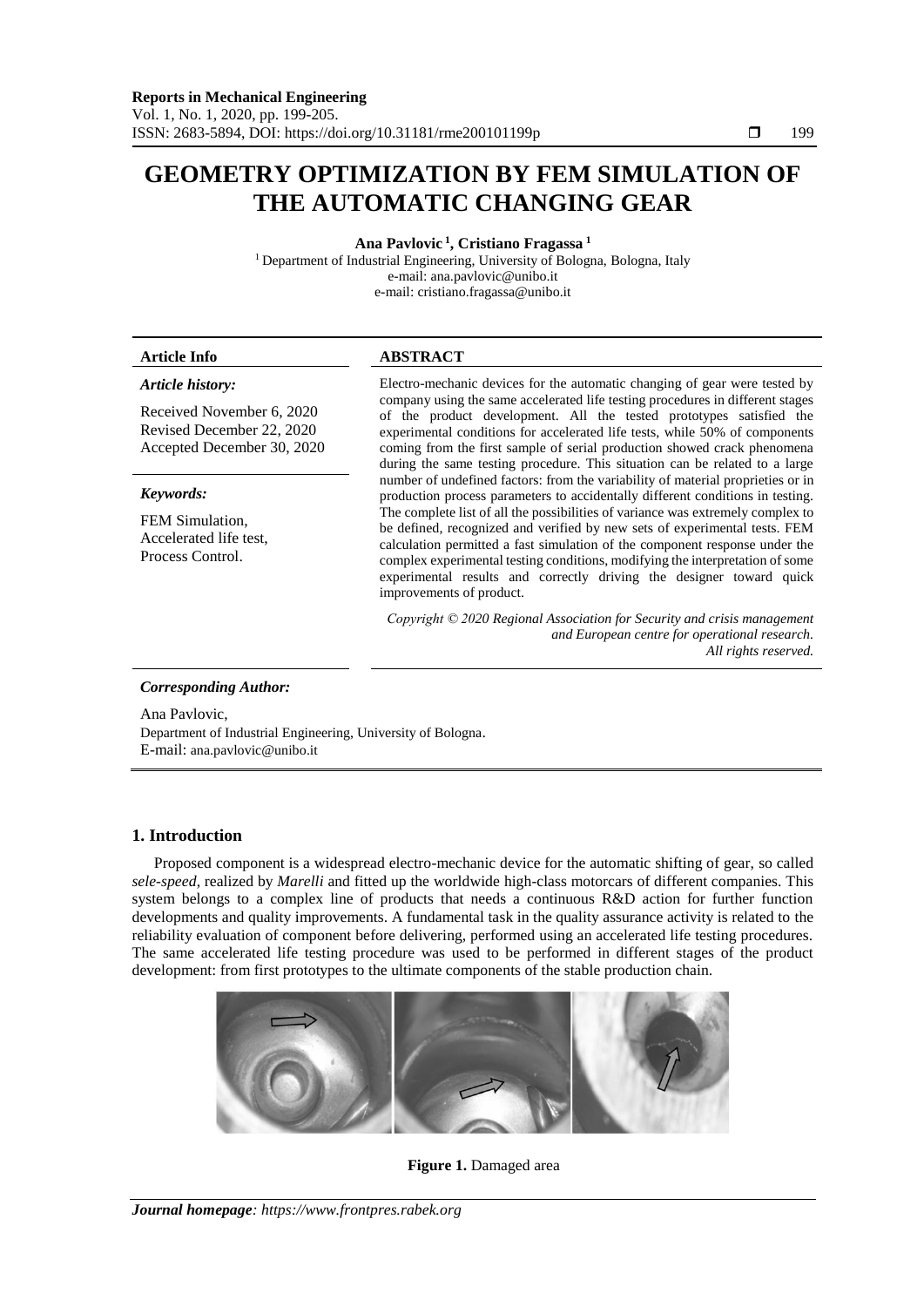All the tested prototypes satisfied the experimental conditions for accelerated life tests, while 50% of components coming from the first sample of serial production showed crack phenomena during the same testing procedure Figure, 1. This situation (of tests satisfied on prototypes and not satisfied on production) can be related to a large number of undefined factors: from the variability of material proprieties or in production process parameters to accidentally different conditions in testing. The complete list of all these possibilities of variance was extremely complex to be defined, recognized and verified by new set of experimental tests since each life test needed about 60 days to be planned, completed and analysed while the production had to be delivered in less than 3 months.

The Finite Element Method (FEM) is addressed here as currently the most power numerical tool for structural analysis (Bathe, 2014). It enables various types of structural analysis including linear and nonlinear (Marinkovic & Zehn, 2019), static and dynamic analysis (Zhang et al, 2020), modal analysis (Tigh Kuchak et al, 2020), stability analysis (Wierzbicki et al, 2020), thermal analysis (Miltenović & Banić 2020), coupled field problems (Rama et al, 2018), etc. The versatility of the method allows for all types and combinations of kinematic and dynamic boundary conditions. It is also often used with the aim of optimizing structural geometry. The FEM analysis provides a detailed stress state in the structure, so that a reasonable choices can be made in which structural areas material can be removed or should be added. Over a number of such iterations, the structural geometry can be significantly improved (Wang & Wang, 2004; Karban et al. 2021).

FEM calculation, performed using ANSYS Workbench 19.2 (Lee, 2018), permitted a fast simulation of the component response under the complex experimental testing conditions and further specific boundary conditions, suitable to demonstrate the validity of some theoretical hypotheses. FEM simulation showed the limits of the adopted experimental procedures, changing the interpretation of previous results, supporting the implementation of new quick experimental tests and driving the designers toward the fast improvements of correct solutions.

#### **2. Experimental Condition**

Components were tested using a thermo-mechanically stress condition, in a pulsed way, by a pressure impulse and a thermal cycle. The pressure complex curves in Figure 2, performed by an external air compressor, and were used to simulate a like-real alternation of fast loads. From the Figure 2, it is possible to distinguish that for a pressure of  $p=35$  bar, max displacement is  $x\approx 0.16$  mm with an inertial response of the material.



**Figure 2**. Diagram of experimental conditions

Thermal variations, performed by an experimental oven, were utilized to represent the environmental modifications in engine proximity. Global experimental conditions were:

| н.     | max pressure                      | 35 <sub>bar</sub>                            |
|--------|-----------------------------------|----------------------------------------------|
| $\sim$ | actuation (opening/closing)       | 1 cycle every 4 s                            |
| $\sim$ | range of temperature              | -30 $\rm{^{\circ}C}$ to 120 $\rm{^{\circ}C}$ |
|        | - cycle period for thermal stress | 24h                                          |
|        | testing time                      | 2.000.000 cycle of pressure (about 3 months) |
|        |                                   |                                              |

Reports in Mechanical Engineering*,* Vol. 1, No. 1, 2020: 199 – 205.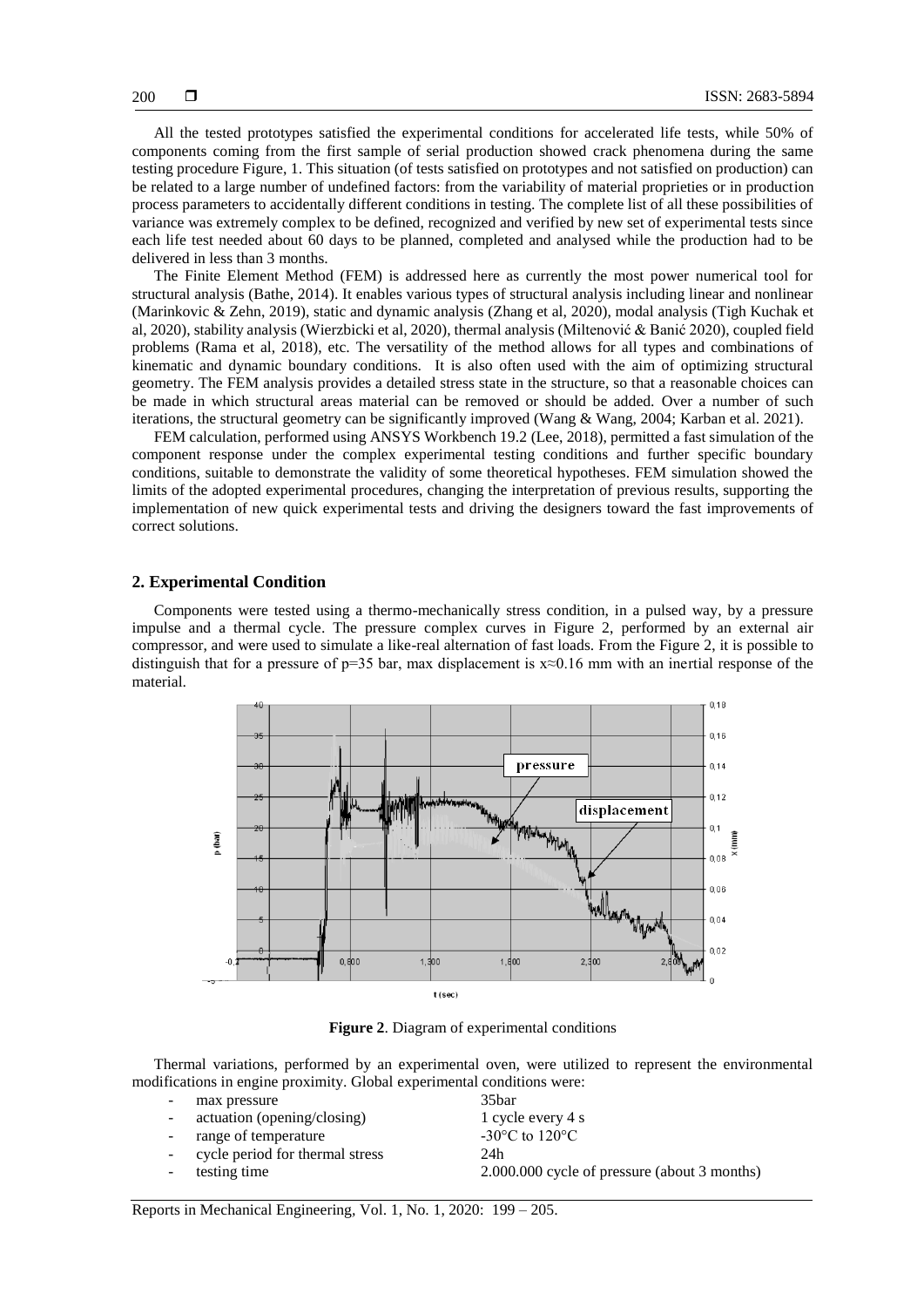

**Figure 3**. Cracked part of automatic changing gear

All the 4 tested prototypes satisfied the experimental conditions arriving to two millions of cycles without any defect, while 2 of 4 tested components, coming from the serial production, had a significant loss of oil since 800.000-1.000.000 of cycles; the other 2 components were under testing but with lower number of cycles. After an accurate observation, the problem was limited to a part of the component, the final connector, with the crack apparently starting from the point of geometric intersection between the line of changing of shape convexity and the edge of a little hole as in Figure 3. So the problem could be interpreted like a mistake in design that created a point for stress concentration and crack genesis, but, in this case, it was not clear for which reason all prototype survived while all components cracked at 50% of the aging degree. A large number of hypotheses were proposed but it was not possible to check them by new experimental tests.

# **3. Finite Element Numerical Simulation**

FEM simulation offers sets of results that contain very important information for present-day engineering, like a complete map of stresses and deformations condition. In this case, essence was to inquire and analysed part of automatic changing gear, by FEM numerical method, creating a large number of cases studies with extreme, but like-real, conditions and showing in which way loads and boundaries influence the system.

# **3.1. Boundary conditions**

Although the load influence (pressure and temperature) were simple to model, for the boundary conditions it was necessary to try different combinations. The part is fixed to the structure by 4 holes with screws on the base and 2 tubes on the lateral surface as in Figure 4a. The selected boundary conditions had to correctly take in count either of material expansion or system working situations, since the maximum stress value and displacement, are strongly related to the kind of boundary conditions. For example, fixed constrains on holes could not appropriately represent the freedom of extending material to fill up the under millimetric gaps between screws and surfaced increasing the simulated level of stress and displacement more than in the reality. At the same time, one of the external tubes, under the working pressure of 35 bar, could force the part with an additional impulsive shear load and with a compulsion ring force on connection. Different boundary conditions ("case study") were calculated and a comparison between measured and simulated displacement permitted to choose the right combination of constrains. In this case study (case 6 and 8), where there was a smaller difference of displacement in the area of crack between simulation and experiment results, the boundary conditions were chosen to permit to the material a partial free expansion along the transversal direction with a constrains system of:

- 1. no movement allowed in X and Y directions for two opposite hole-zone;
- 2. no movement allowed in Z and Y directions for the other hole-zone;
- 3. upper tube completely free (case 6) or totally fixed (case 8) with a rigid constrain.





*Geometry optimization by fem simulation of the automatic changing gear (Ana Pavlovic)*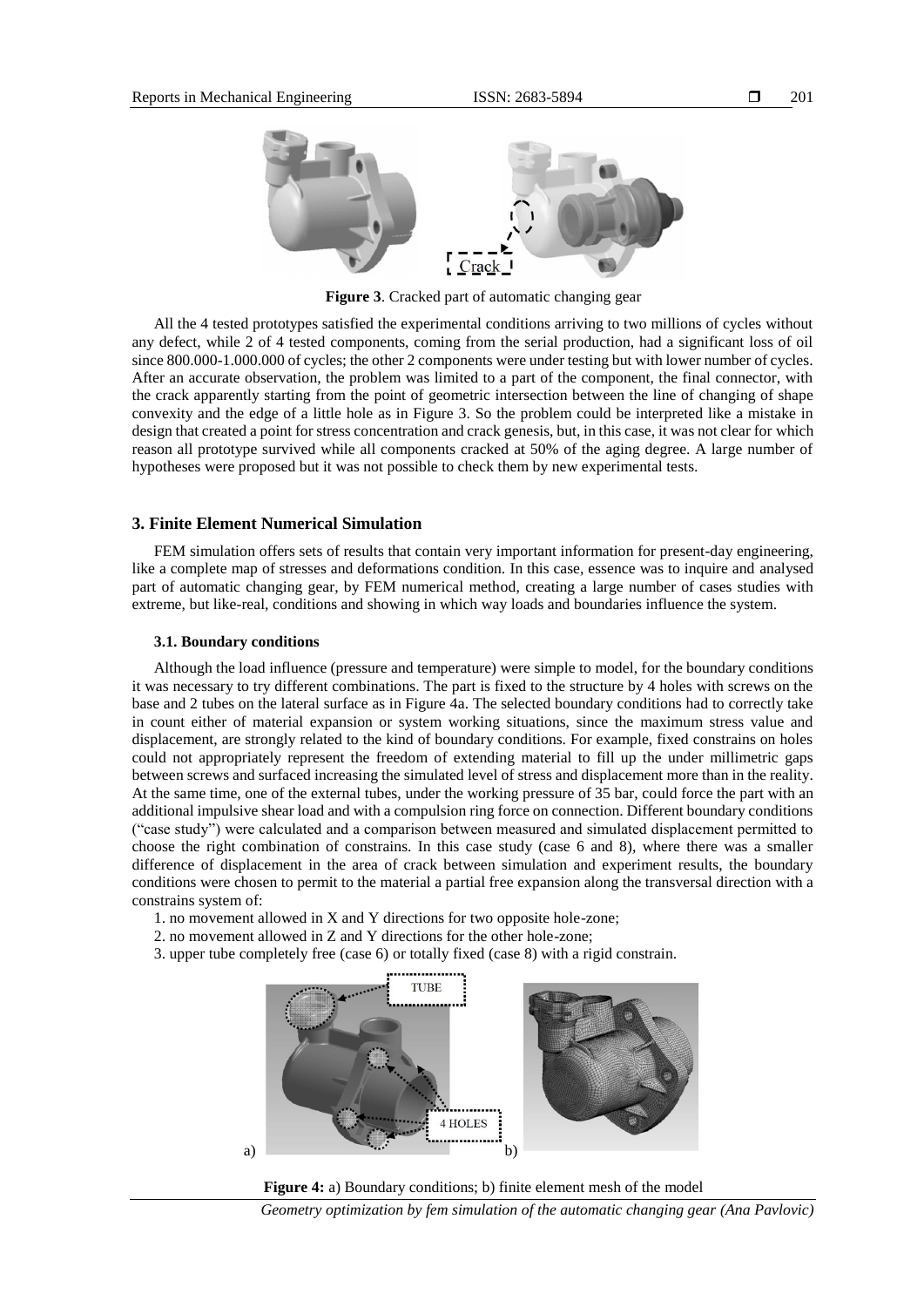### **3.2. Material Properties**

The part is realized in a semi-crystalline resins based on the polymer designated AMODEL A-1000 polyphthalamide. These resins have excellent mechanical properties, outstanding dimensional stability, exceptional elevated thermal performance, and good processing characteristics. According to (Ponticel, 2002; Solvay et al, 2004) it was possible to conclude that AMODEL 1145 HS BK 324 is an anisotropic resin with thermal expansion coefficient of 1.5 x 10-5 C-1, Young's modulus of 17200 MPa, Poisson's ratio of 0.41 and ultimate stress of \_about 60 MPa. For fatigue loads, the strength was evaluated of σmax= 27.3 MPa for T=120°C and 2x106 cycles.

### **3.3. Other conditions for simulation**

The default mesh of "All Tetrahedrons" with size of 1.5 mm and 1 mm didn't give a good approximation of the model (Bathe, 2014; Slavkovic, 1994). A "HEX Dominant" (Prism) mesh, with 146 706 nodes, 48 710 elements of 1.5 mm, offered better results with a smaller grid and better connection between elements in the areas of interests, Figure 4b.

# **4. Discussion and Conclusion**

FE static method, performed by ANSYS Workbench 19.2, permitted to evaluate stresses and displacements values. In particular it was possible to numerically verify that:

- $\bullet$  the calculated displacements were pretty comparable with the experimental values (up to 0.12 mm)
- better results could be obtained only taking in count of the dynamic forces and impulses;
- the temperature did not change the stress distribution in the area of crack where the part is practically free to expand (Table 1 case 5-9);
- the anisotropic thermal characteristic of material (up to 4 times for the thermal expansion coefficients in the orthogonal directions) did not largely influence the condition of starting of cracks;
- the influence of tube rigidity on the area of crack is limited to 20%, but in the opposite way respected to the initial hypothesis: increasing the level of boundary decreases the stress value of crack zone since the new rigid constrain reduces the influence of temperature displacements (case 8 and 10) ;
- the maximum level of stress exactly appeared in the same area where the cracks experimentally came out (except for some particular but not interesting situations close to the boundary zones);
- no other zone is at a considerably high level of stress to be noticed for redesign (Figure 5, Figure 6);
- the maximum stress value is equivalent to the ultimate stress and twice higher than the fatigue limit.

| Table 1. Review of results (case 1-4 used to define the right boundary conditions) |  |  |  |
|------------------------------------------------------------------------------------|--|--|--|
|------------------------------------------------------------------------------------|--|--|--|

| <b>Solution</b> | Case<br>study  | T                        | P     | <b>Stress</b> | <b>Boundary</b><br>conditions | <b>Remarks</b>                                    |
|-----------------|----------------|--------------------------|-------|---------------|-------------------------------|---------------------------------------------------|
|                 | $N^{\circ}$    | $\lceil$ °C]             | [bar] | [MPa]         | on tube                       |                                                   |
| Original        | 5              |                          | 35    | 70            | free                          | only pressure                                     |
| solution        | 6              | 120                      | 35    | 70            | free                          | adding T; same stress [5]                         |
|                 | 7              | $\overline{\phantom{0}}$ | 35    | 67            | fixed                         | only pressure; similar stress [5, 6]              |
|                 | 8              | 120                      | 35    | 60            | fixed                         | fixed tube; reduce of stress [6]                  |
|                 | 9              | 120                      |       | $\Omega$      | fixed                         | only temperature; no stress                       |
|                 | 10             | 120                      | 35    | 60            | forced                        | tube forced to move; same stress [8]              |
| $+1.5$ mm of    | A6             | 120                      | 35    | 55            | free                          | solution A decrease stress $[6, 8]$ of 30-<br>40% |
| material        | A8             | 120                      | 35    | 44            | fixed                         |                                                   |
| $+$ changing of | <b>B6</b>      | 120                      | 35    | 30            | free                          | solution B decrease stress [6, 8] of 30-<br>40%   |
| curve           | <b>B8</b>      | 120                      | 35    | 21            | fixed                         |                                                   |
| local           | C <sub>6</sub> | 120                      | 35    | 40            | free                          | solution C decrease stress $[6, 8]$ of 40-        |
| reinforcements  | C8             | 120                      | 35    | 35            | fixed                         | 50% (without changing the shape)                  |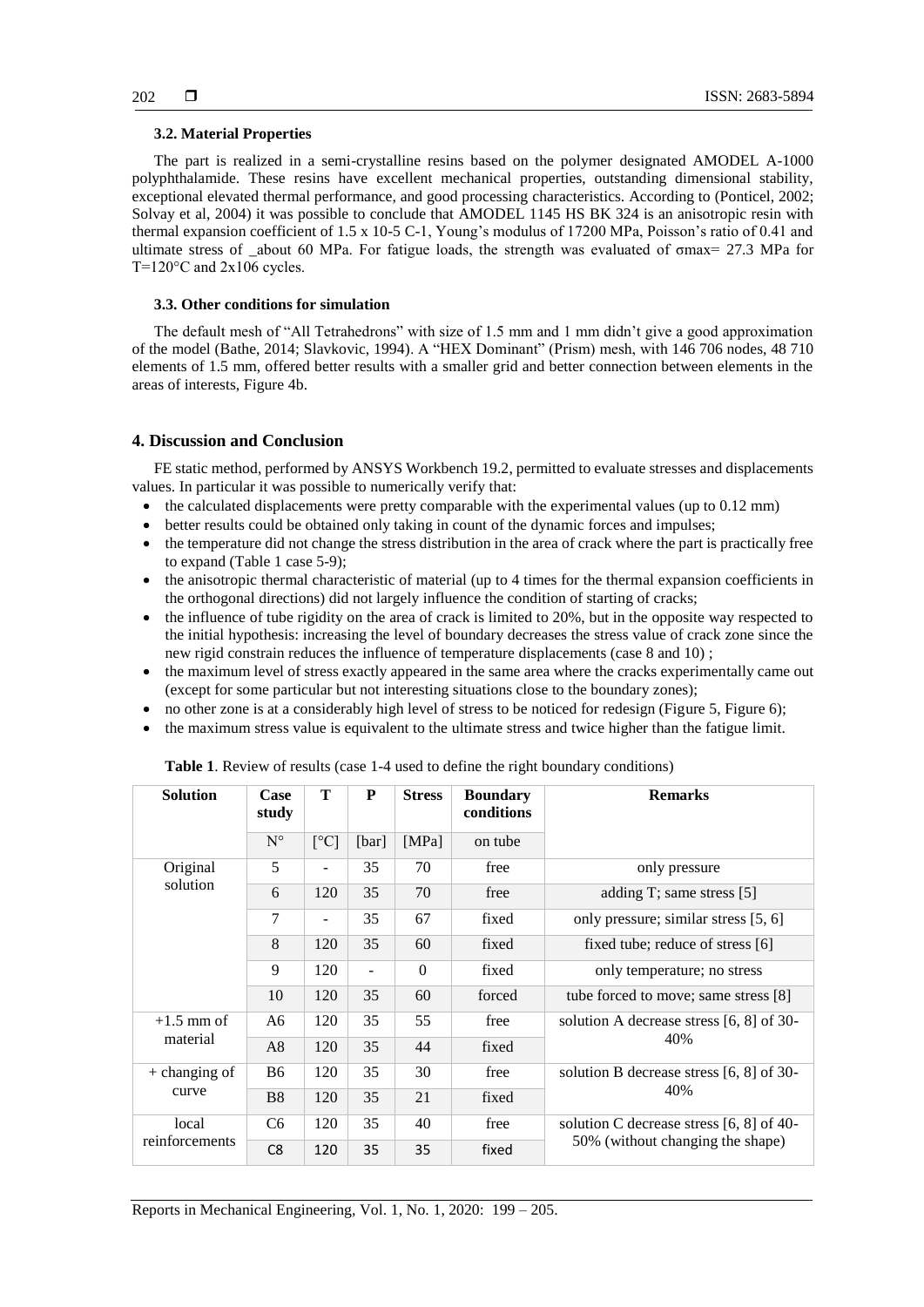Next step was to create fast redesigning solutions by which avoid the crack growth and propagation. The software tool CATIA V5-6R2013 (Cozzens, 2013) was used to redesign the new solid models that, by the same FEM simulation, were analysed and compared in the same conditions of boundaries and loads. Every improvement of design could be accepted only without provoking new significant costs in the product (no changing allowed in the position of external connections) or in the process (no changing of the mould).



**Figure 5:** Stress and displacement distributions; case 6, tube free



**Figure 6:** Stress and displacement distributions; case 8, tube fixed

The first modification, case A, was obtained adding a little portion of material (1.5 mm) on the back part of the model, close to the crack zone. The second solution, case B, that gives the best results, was obtained by the combination of first adding of material with a different fillet radius of 1mm in critical area, Figure 7. With these small changes, the respect of costs were guaranteed. After the examination of all results, a third solution, case C, was adopted since its simple way to renew the old process. The new model has addition reinforcements for more rigidity, printed in the inner part, Figure 8.



**Figure 7:** New model with adding material and different fillet radius (case B)

*Geometry optimization by fem simulation of the automatic changing gear (Ana Pavlovic)*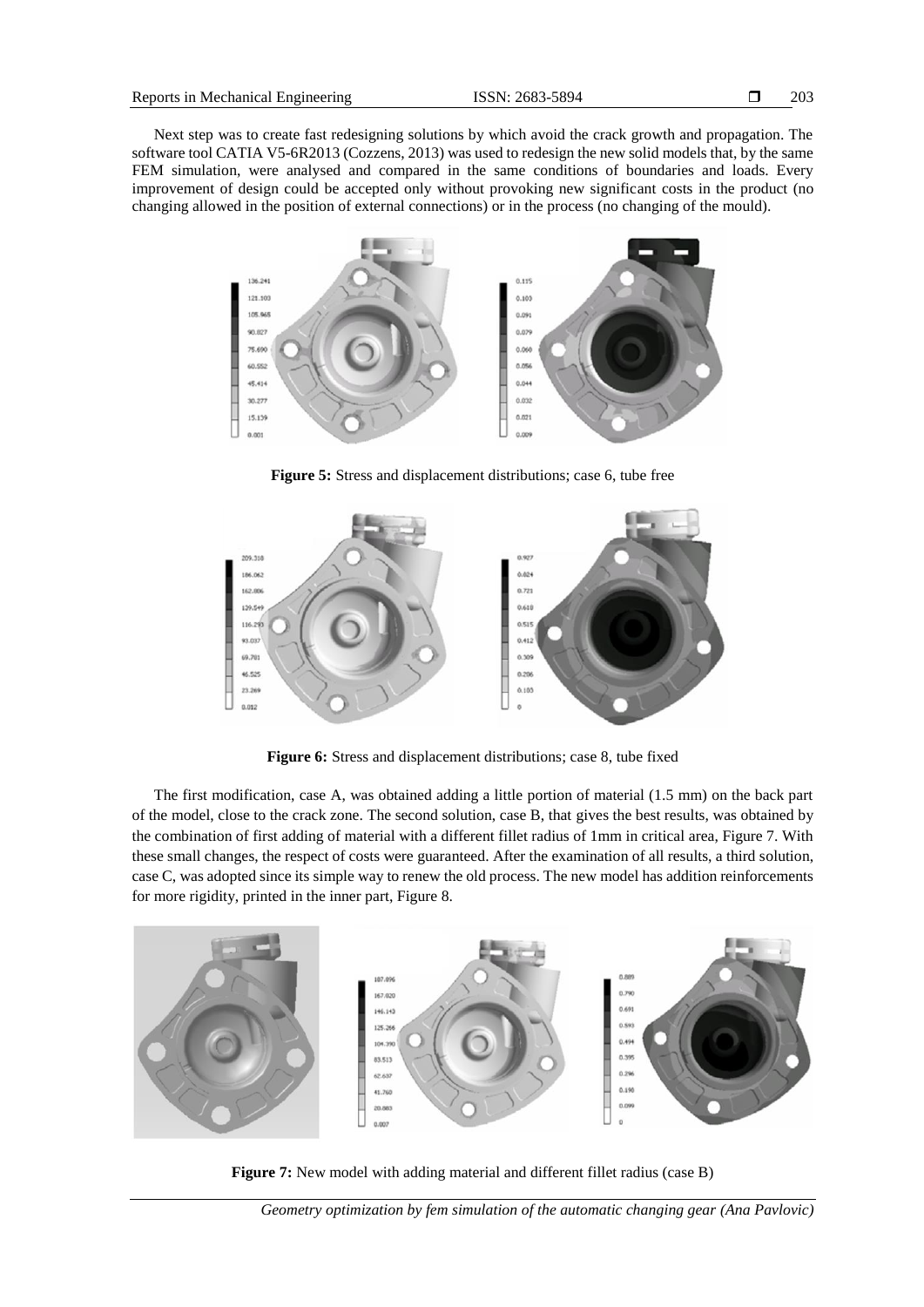

**Figure 8:** New model with reinforcements for more rigidity (case C)

Introducing FEM methodology during the experimental activity, it was possible to obtained different practical advantages in a very easy way. It was clarify, for example, that:

- o the temperature was not influent for crack growth, simplifying further experimental tests;
- o the anisotropic behaviour of material was not important for crack problems;
- o mechanic loads significantly outrun the elastic limit, but not the ultimate stress demonstrating crack growth was a fatigue problem, related to errors in design and not in process;
- o all the exploding tests, proposed by the company to reduce the testing time, were useless and, in any case, it is necessary to move toward pulsed tests able to simulate the mechanical damage and aging;
- o after corrected the geometry of that particular area, no other zone appeared to be critic, and at the same time, if a crack grow up, then it started from that point;
- o the rigidity of the tubes are not influent on crack problems and, related to this, it is not necessary to pay attention, as supposed, to the strict respect of some particular geometric dimensions;
- o little geometric imprecision and movements during mounting in experiments could not be the reason of crack arising, and, more generally, the tests were not so sensible to the experimental conditions.

FEM simulation techniques can be extremely useful to direct and to interpret experimental tests saving resources and reducing the risk of mistakes in diagnosis. Unexpected experimental results, turned up during delivering tests performed by an international manufacturer of equipment for car industry, gave the motivation for this study. Using FEM simulation to clear out experimental results and other kind of information (like, for instance, material propriety under thermal-mechanic cycled stress) it was possible to realize shorter testing procedures and to direct the design team toward a robust re-design of the assembly. Moreover, by the description of an important, commercial, case study, the aim of this paper was to demonstrate how experimental results, if not supported by simulations, could easily carry away the observers toward wrong conclusions. Theoretical models, computer simulations and experimental techniques are essential tools of the same path toward the correct knowledge of phenomena: without one of these aspects the comprehension of the reality could be incomplete or, even, incorrect.

# **References**

Bathe, K. J. (2014). Frontiers in finite element procedures & applications. In: Computational Methods for Engineering Science, (BHV Topping, ed.), Saxe-Coburg Publications, Stirlingshire, Scotland.

Cozzens, R. (2013). CATIA V5 Workbook Release V5-6R2013. Sdc Publications.

Tigh Kuchak, A.J., Marinkovic, D., & Zehn, M. (2020). Finite element model updating - Case study of a rail damper. Structural Engineering and Mechanics, 73(1), 27-35.

Karban, P., Pánek, D., Orosz, T., Petrášová, I., & Doležel, I. (2021). FEM based robust design optimization with Agros and Ārtap. Computers and Mathematics with Applications, 81, 618-633.

Lee, H. H. (2018). Finite element simulations with ANSYS Workbench 18. SDC publications.

Marinkovic, D., & Zehn, M. (2019). Survey of finite element method-based real-time simulations. Applied Sciences, 9(14), 2775.

Miltenović, A., & Banić, M. (2020). Thermal analysis of a crossed helical gearbox using FEM. Transactions of Famena, 44(1), 67-78.